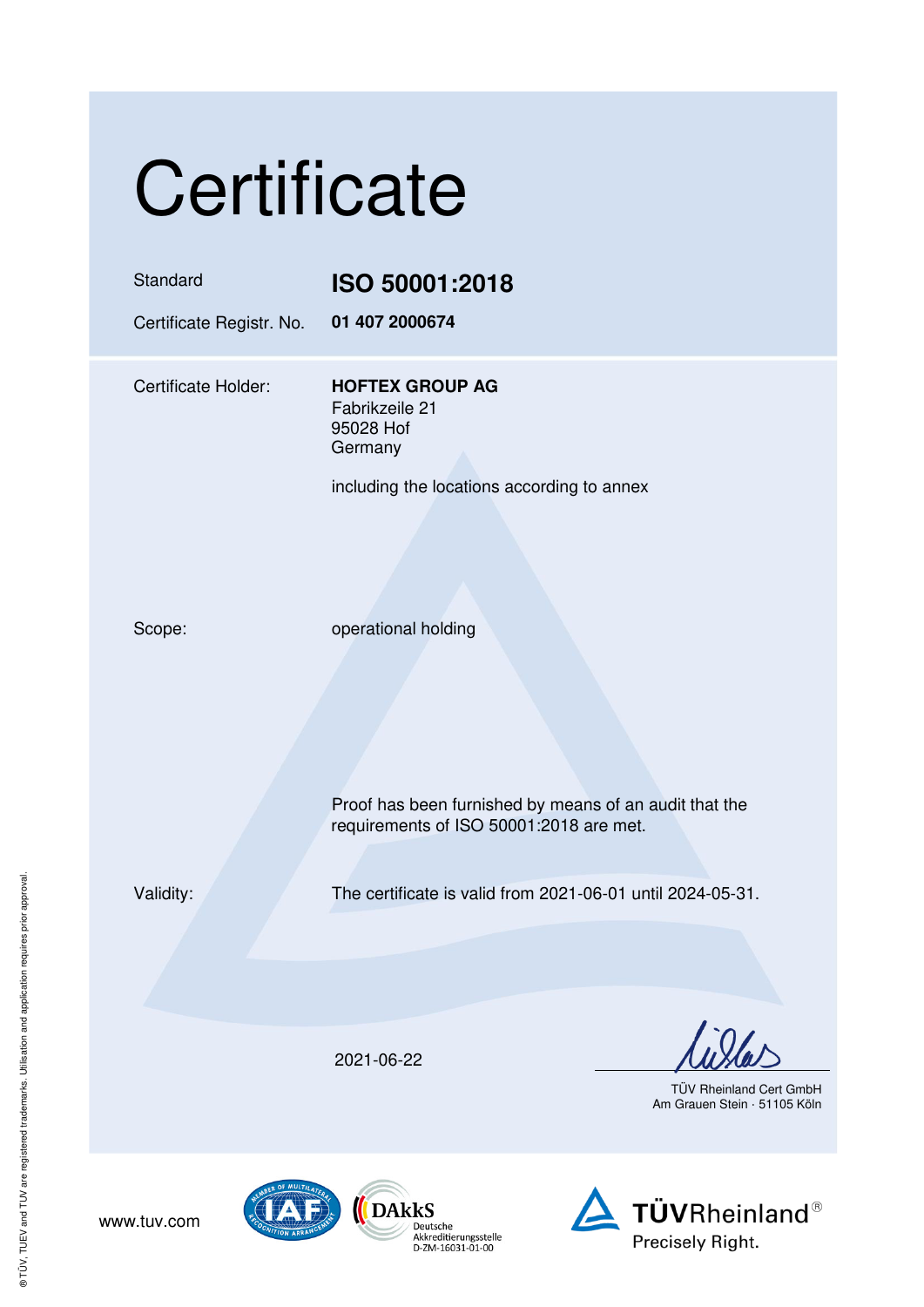## Annex to certificate

Standard **ISO 50001:2018** 

Certificate Registr. No. **01 407 2000674** 

| No. | <b>Location</b>                                                                                | <b>Scope</b>                                                                                                                              |
|-----|------------------------------------------------------------------------------------------------|-------------------------------------------------------------------------------------------------------------------------------------------|
| /01 | c/o HOFTEX GROUP AG<br>Fabrikzeile 21<br>95028 Hof<br>Germany                                  | operational holding                                                                                                                       |
| /02 | c/o Hoftex Färberei GmbH<br>Kulmbacher Str. 10A<br>95152 Selbitz<br>Germany                    | Development, production, dyeing and<br>distribution of yarns and twisted yarns                                                            |
| /03 | c/o Hoftex Färberei<br><b>Betriebs GmbH</b><br>Kulmbacher Str. 10a<br>95152 Selbitz<br>Germany | Development, production, dyeing and<br>distribution of yarns and twisted yarns                                                            |
| /04 | c/o Tenowo GmbH<br>Fabrikzeile 21<br>95028 Hof<br>Germany                                      | Development, production, finishing and<br>distribution for the apparel and automotive<br>industry as well as other technical applications |
| /05 | c/o Tenowo Hof GmbH<br>Fabrikzeile 21<br>95028 Hof<br>Germany                                  | Development, production, finishing and<br>distribution for the apparel and automotive<br>industry as well as other technical applications |
| /06 | c/o Tenowo Hof GmbH<br>Oberkotzauer Str. 4a<br>95032 Hof<br>Germany                            | Development, production, finishing and<br>distribution for the apparel and automotive<br>industry as well as other technical applications |

Page 1 of 3

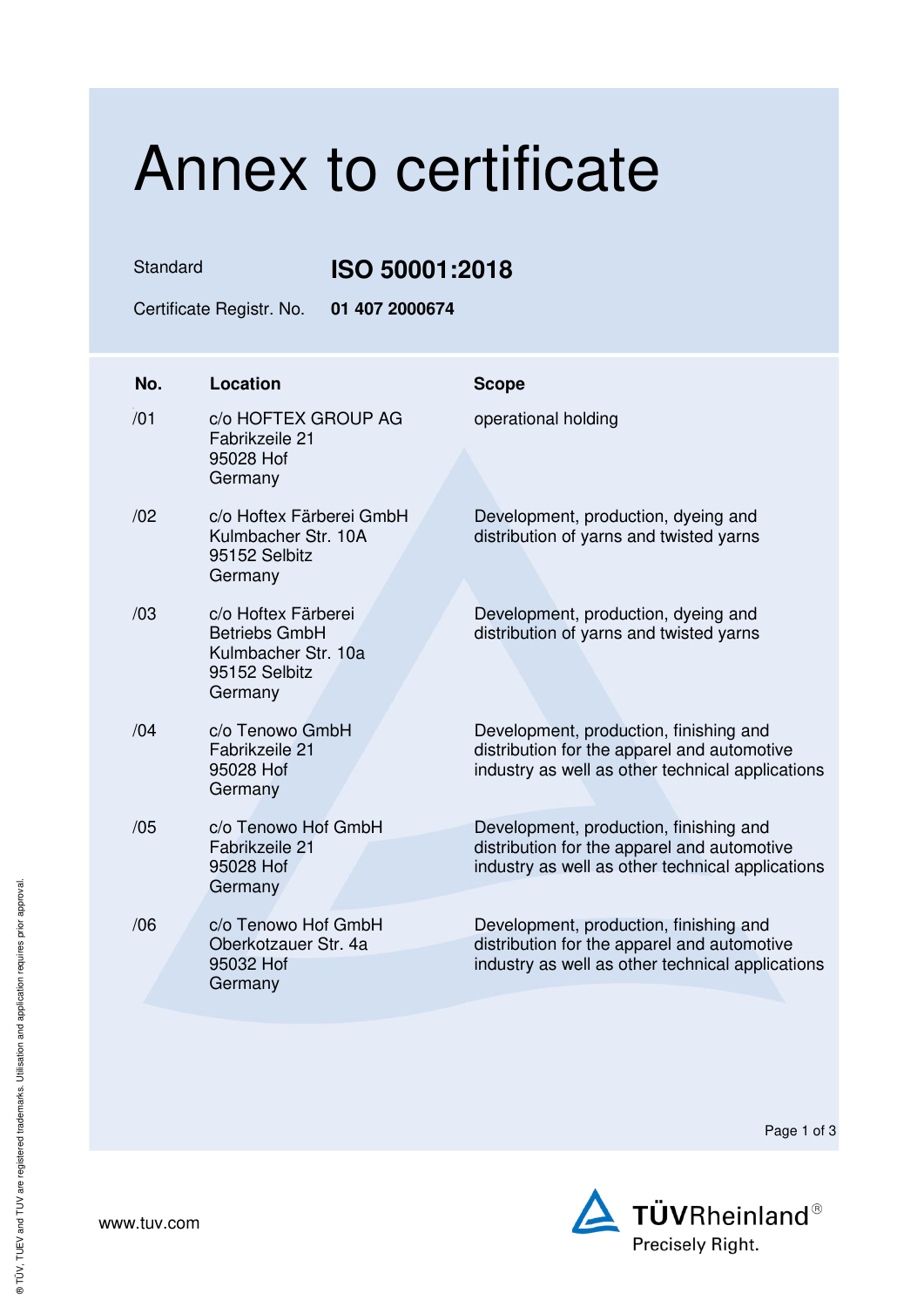## Annex to certificate Standard **ISO 50001:2018**  Certificate Registr. No. **01 407 2000674**  /07 c/o Tenowo Mittweida GmbH Viersener Str. 18 09648 Mittweida Germany Development, production, finishing and distribution for the apparel and automotive industry as well as other technical applications /08 c/o Tenowo Reichenbach GmbH Am Windrad 5 08468 Heinsdorfergrund Germany Development, production, finishing and distribution for the apparel and automotive industry as well as other technical applications /09 c/o Hoftex GmbH Schützenstr. 9 a/b 95028 Hof Germany off-premises warehouse (for Hoftex GmbH) /10 c/o Hoftex Immobilien I GmbH Fabrikzeile 21 95028 Hof Germany Commercial and technical management of buildings /11 c/o Hoftex Immobilien II GmbH & Co. KG Fabrikzeile 21 95028 Hof **Germany** Commercial and technical management of buildings /12 c/o Neutex Home Deco GmbH Kulmbacher Str. 82 95213 Münchberg Germany Development, production, dyeing, finishing and distribution of yarns, twisted yarns and fabrics /13 c/o Neutex Betriebs GmbH Kulmbacher Str. 82 95213 Münchberg **Germany** Development, production, dyeing, finishing and distribution of yarns, twisted yarns and fabrics

Page 2 of 3



www.tuv.com